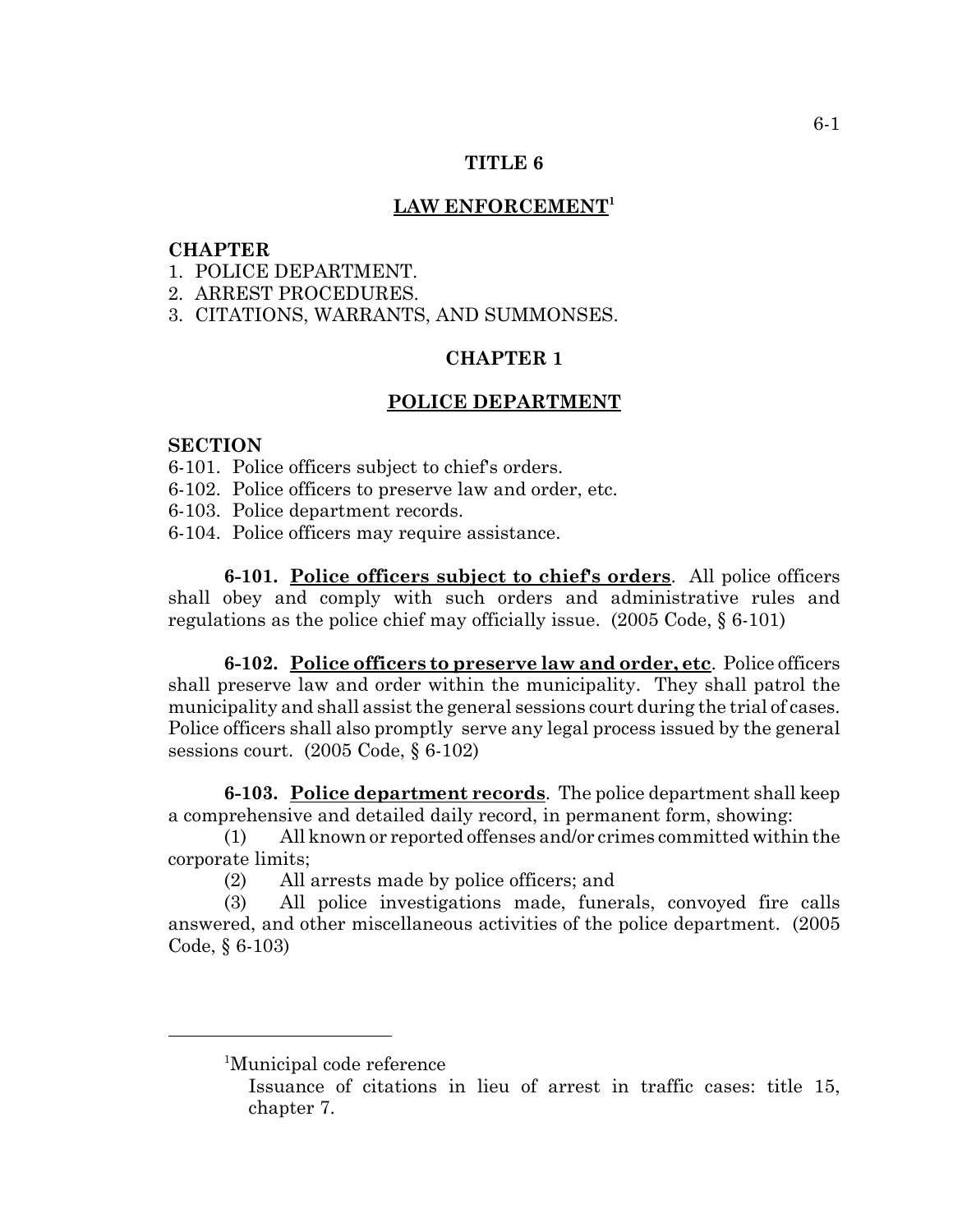**6-104. Police officers may require assistance**. It shall be unlawful for any person willfully to refuse to aid a police officer in maintaining law and order or in making a lawful arrest when such person's assistance is requested by the police officer and is reasonably necessary. (2005 Code, § 6-104)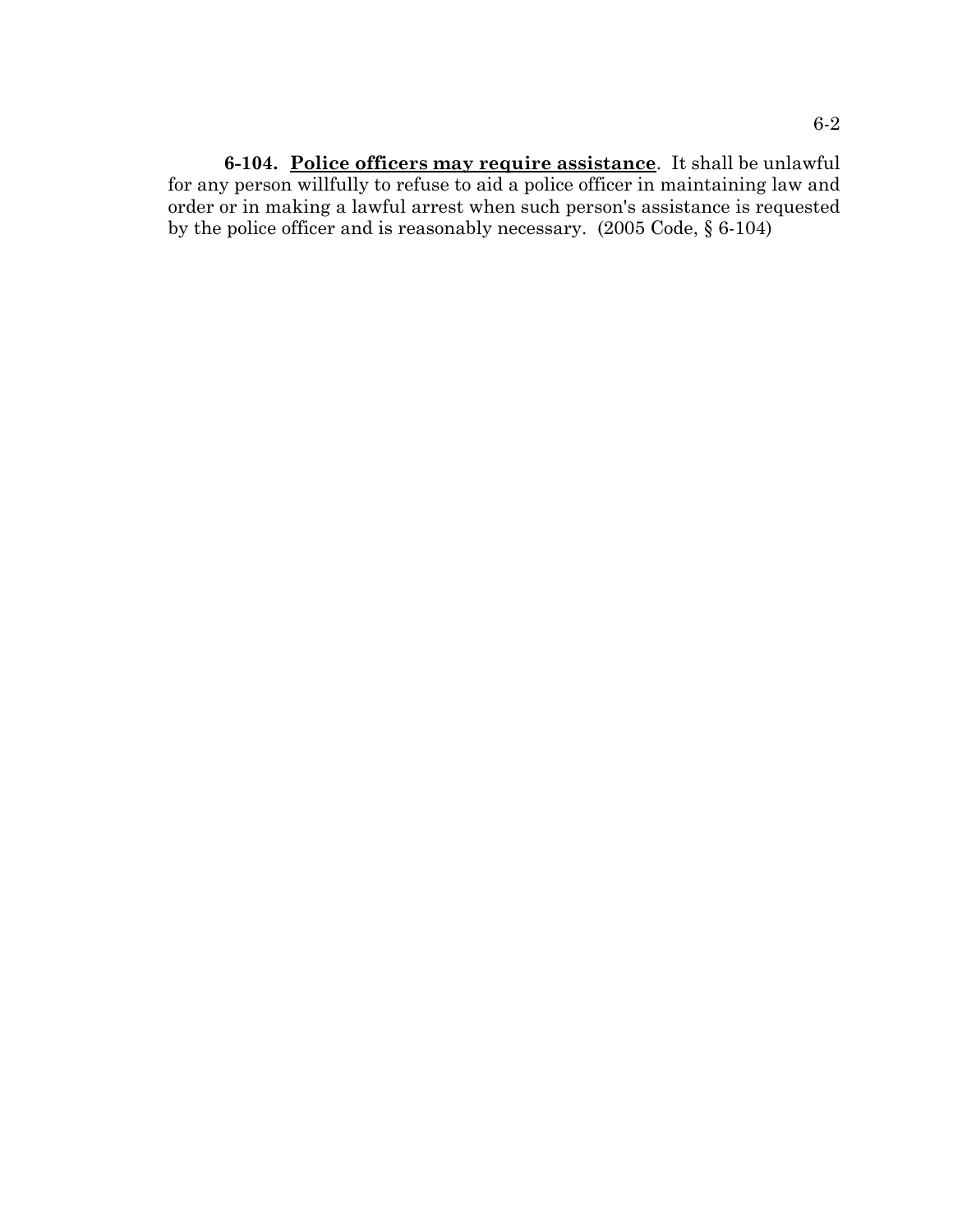# **CHAPTER 2**

# **ARREST PROCEDURES**

## **SECTION**

6-201. When police officers to make arrests. 6-202. Disposition of persons arrested.

6-201. When police officers to make arrests.<sup>1</sup> Unless otherwise authorized or directed in this code or other applicable law, an arrest of the person shall be made by a police officer in the following cases:

(1) Whenever he is in possession of a warrant for the arrest of the person;

(2) Whenever an offense is committed or a breach of the peace is threatened in the officer's presence by the person; and

(3) Whenever a felony has in fact been committed and the officer has reasonable cause to believe the person has committed it. (2005 Code, § 6-201)

**6-202. Disposition of persons arrested**. Unless otherwise authorized by law, when any person is arrested he shall be brought before a court of competent jurisdiction or allowed to post bond. (2005 Code, § 6-202, modified)

<sup>1</sup> Municipal code reference

Issuance of citation in lieu of arrest in traffic cases: title 15, chapter 7.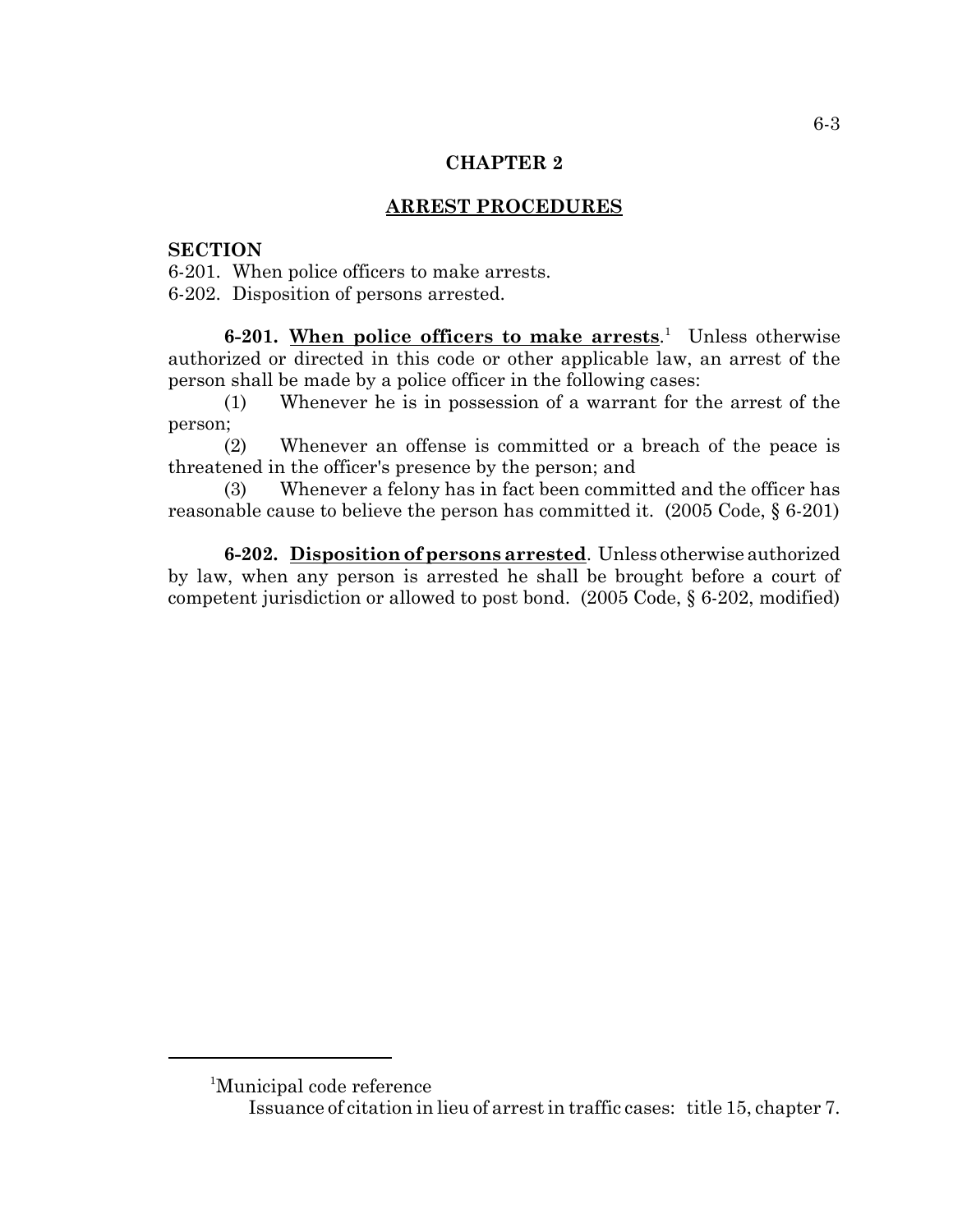## **CHAPTER 3**

### **CITATIONS, WARRANTS, AND SUMMONSES**

#### **SECTION**

6-301. Citations in lieu of arrest in non-traffic cases. 6-302. Summonses in lieu of arrest.

**6-301. Citations in lieu of arrest in non-traffic cases**. 1 Pursuant to *Tennessee Code Annotated*, §§ 7-63-101, *et seq.*, the board of mayor and aldermen appoints the chief in the fire department and the building inspector in the building department special police officers having the authority to issue citations in lieu of arrest. The building inspector in the building department shall have the authority to issue citations in lieu of arrest for violations of the building, utility and housing codes adopted in title 12 of this municipal code of ordinances.

The citation in lieu of arrest shall contain the name and address of the person being cited and such other information necessary to identify and give the person cited notice of the charges against him, and state a specific date and place for the offender to appear and answer the charges against him. The citation shall also contain an agreement to appear, which shall be signed by the offender. If the offender refuses to sign the agreement to appear, the special officer in whose presence the offense was committed shall immediately arrest the offender and dispose of him in accordance with *Tennessee Code Annotated*, § 7-63-104.

It shall be unlawful for any person to violate his agreement to appear in court, regardless of the disposition of the charge for which the citation in lieu of arrest was issued. (2005 Code, § 6-301, modified)

**6-302. Summonses in lieu of arrest**. Pursuant to *Tennessee Code Annotated*, §§ 7-63-201, *et seq.*, which authorizes the board of mayor and aldermen to designate certain city enforcement officers the authority to issue ordinance summonses in the areas of sanitation, litter control and animal control, the board designates the health officer to issue ordinance summonses in those areas. The health officer may not arrest violators or issue citations in lieu of arrest, but upon witnessing a violation of any ordinance, law or regulation in the areas of sanitation, litter control or animal control, may issue an ordinance summons and give the summons to the offender.

<sup>1</sup> Municipal code reference

Issuance of citations in lieu of arrest in traffic cases: title 15, chapter 7.